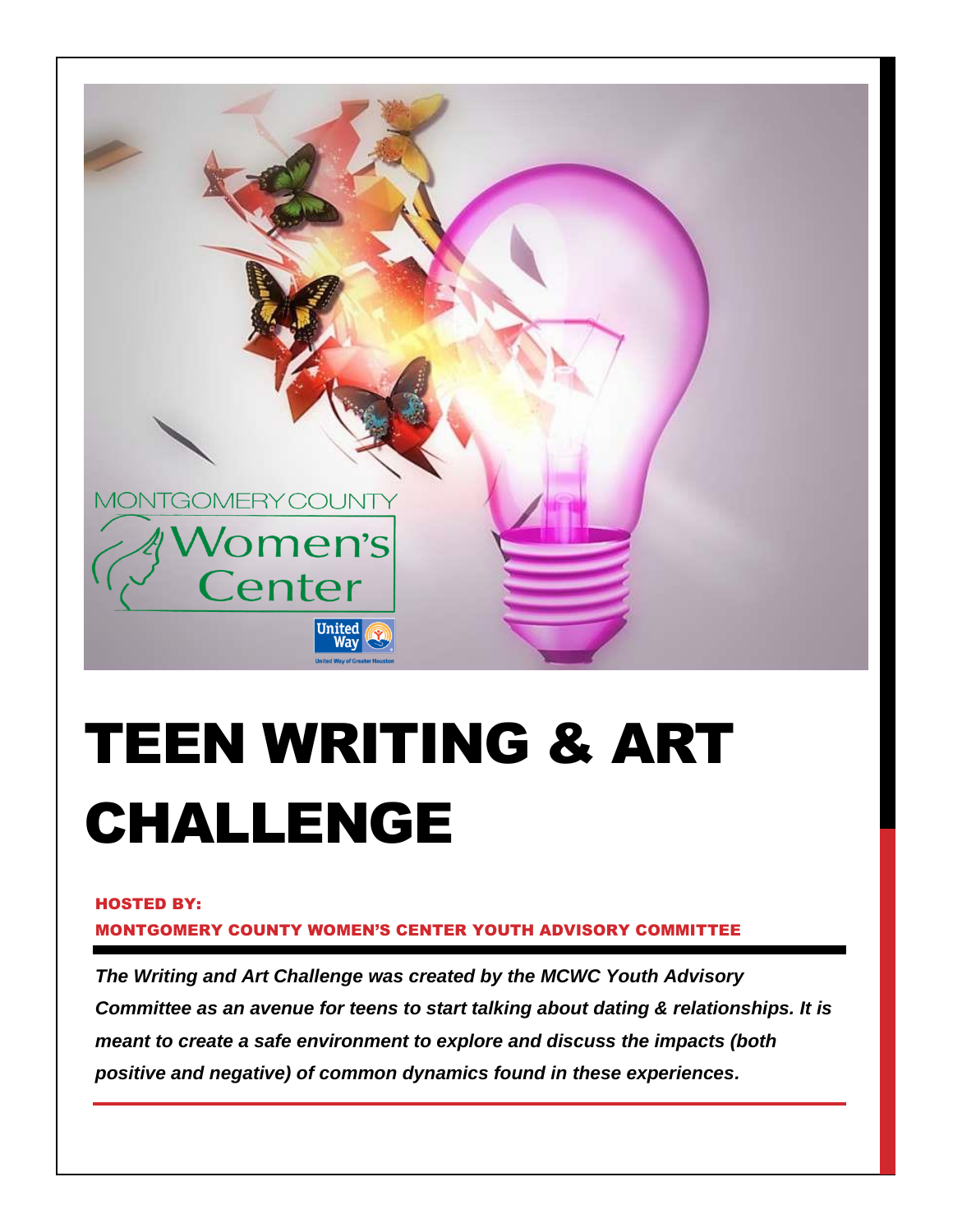## WHO CAN PARTICIPATE?

The Writing & Art Challenge is open to all middle school and high school students who reside in Montgomery County. This includes students attending public school, private school, alternative education, homeschool, etc.

Participants may enter a maximum of one submission in each category (writing/art).

### PRIZE INFORMATION

Everyone is encouraged to attend the Viewing Party and will receive a Certificate of Appreciation at the Awards Ceremony.

### HIGH SCHOOL

- First Place Writing (\$1000 Scholarship)
- First Place Art (\$1000 Scholarship)
- Second Place Writing (\$500 Scholarship)
- Second Place Art (\$500 Scholarship)
- Third Place Writing (\$250 Scholarship)
- Third Place Art (\$250 Scholarship)
- Honorable Mentions may also be recognized

#### MIDDLE SCHOOL

- First Place Writing (\$100 Gift Card)
- First Place Art (\$100 Gift Card)
- Second Place Writing (\$50 Gift Card)
- Second Place Art (\$50 Gift Card)
- Third Place Writing (\$25 Gift Card)
- Third Place Art (\$25 Gift Card)
- Honorable Mentions may also be recognized

### HOW ARE THE WORKS EVALUATED?

All works are evaluated by a blind judging process, by a group of volunteer community members, including high school students and adults. All works will be judged on the following criteria:

- Theme
- Originality/ Creativity
- **•** Technical Skill
- **Emergence of personal vision or voice**

# CHALLENGE TIMELINE

January 15, 2018 Challenge Announcement

February 12, 2018 Submissions Due By 5:00pm

#### February 22, 2018

Viewing Party & Awards **Ceremony** 

Please join us for this event to celebrate the submissions from teens across Montgomery County.

#### The Woodlands United Methodist Church

#### 6:00-8:00pm

Friends and family are encouraged to attend.

Refreshments will be served.

### QUESTIONS?

Please Contact:

Melanie Jackman

(936) 441-4044 x:39

[melaniej@mcwctx.org](mailto:melaniej@mcwctx.org)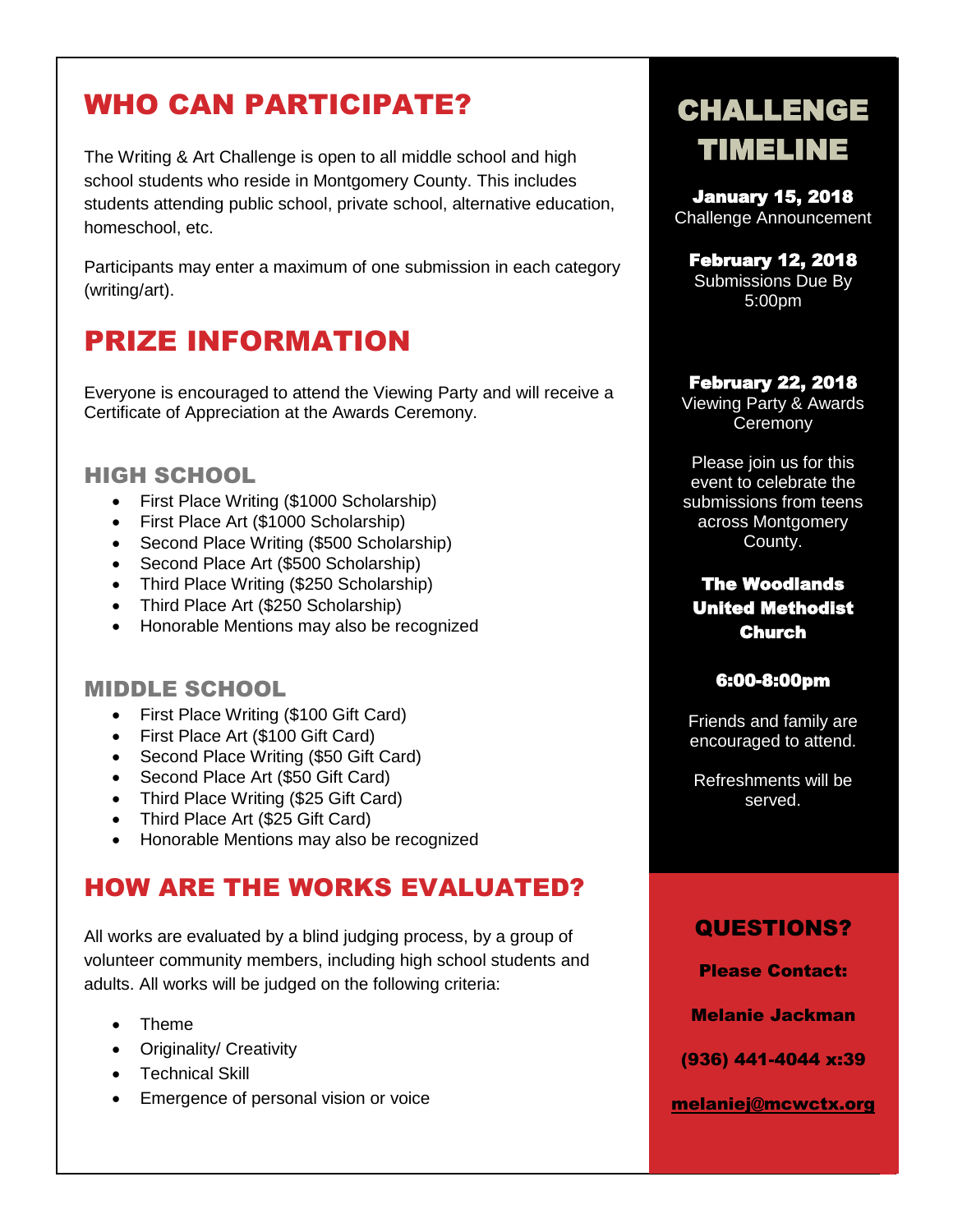### THEME

Each entry must be centered on one of the following themes:

- Trust
- Respect
- Communication, or
- Individuality

Please note that these may be explored across the spectrum to examine how they impact both healthy and unhealthy relationships.

## WRITING SUBMISSION GUIDELINES

All writing submissions must be on (1) 8 1/2 x 11 sheet of paper with a minimum of 12 point font. There may NOT be any identifying information on the front of your submission (name, school, signature, etc).

Submission Ideas Include:

- Essay
- Script
- Journal Entry
- Poetry
- Short Story
- Personal Essay/Memoir

### ART SUBMISSION GUIDELINES

Art submissions may use any medium and must meet the following size requirements. There may NOT be any identifying information on the front of your submission (name, school, signature, etc).

- $\bullet$  Flat Art (11x17)
- 3D/ Sculpture (12x12x12)

Submission Ideas Include:

- Ceramic/Glass
- Jewelry
- Digital Design
- Drawing/Illustration
- **•** Fashion
- Mixed Media
- Photography
- Painting
- Sculpture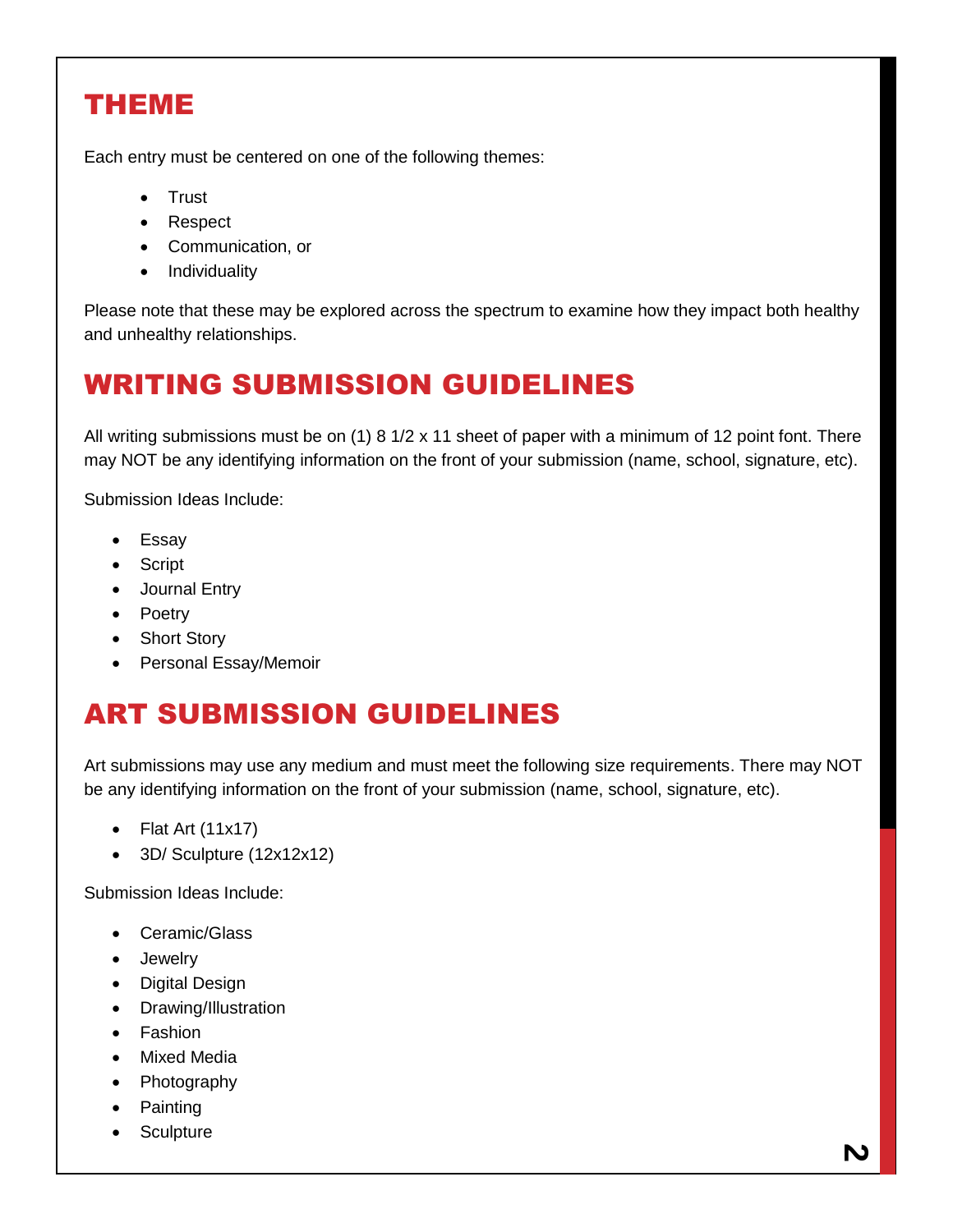### **MONTGOMERY COUNTY United** Women's Center WRITING & ART CHALLENGE ENTRY FORM

Your submission MUST be received by 5:00pm on Monday February 12, 2018 to either of the following Montgomery County Women's Center locations-- 1401 Airport Rd, Conroe TX 77301 or 1600 Lake Front Cir, Woodlands TX 77380.

| <b>NAME</b>                         |                                       |
|-------------------------------------|---------------------------------------|
| <b>AGE</b>                          | <b>GRADE</b>                          |
| <b>SCHOOL</b>                       | TEACHER (IF DONE AS CLASS ASSIGNMENT) |
| <b>HOME ADDRESS</b>                 |                                       |
| <b>CONTACT NUMBER (SELF)</b>        | <b>CONTACT NUMBER (PARENT)</b>        |
| <b>CONTACT EMAIL ADDRESS (SELF)</b> | <b>CONTACT EMAIL ADDRESS (PARENT)</b> |

| <b>SUBMISSION TYPE (CIRCLE)</b>                                                                                                                                                                                                                                                                                                  | <b>WRITING</b>       | <b>ART</b> |  |  |
|----------------------------------------------------------------------------------------------------------------------------------------------------------------------------------------------------------------------------------------------------------------------------------------------------------------------------------|----------------------|------------|--|--|
| <b>SUBMISSION TITLE</b>                                                                                                                                                                                                                                                                                                          |                      |            |  |  |
| <b>SUBMISSION THEME (CIRCLE ALL THAT APPLY)</b>                                                                                                                                                                                                                                                                                  |                      |            |  |  |
| <b>TRUST</b><br>RESPECT COMMUNICATION                                                                                                                                                                                                                                                                                            | <b>INDIVIDUALITY</b> |            |  |  |
| By signing this document I am agreeing to the following:                                                                                                                                                                                                                                                                         |                      |            |  |  |
| My submission is an original piece of writing/art created by me.<br>1.<br>MCWC is not responsible for any damage to the submission once it is mailed or dropped off.<br>2.<br>I grant MCWC, and third parties of their choosing, a free perpetual non-exclusive license<br>3.<br>authorizing my work to be used as they see fit. |                      |            |  |  |

| <b>Print Name (Student)</b>  | Signature | Date |
|------------------------------|-----------|------|
| Print Name (Parent/Guardian) | Signature | Date |